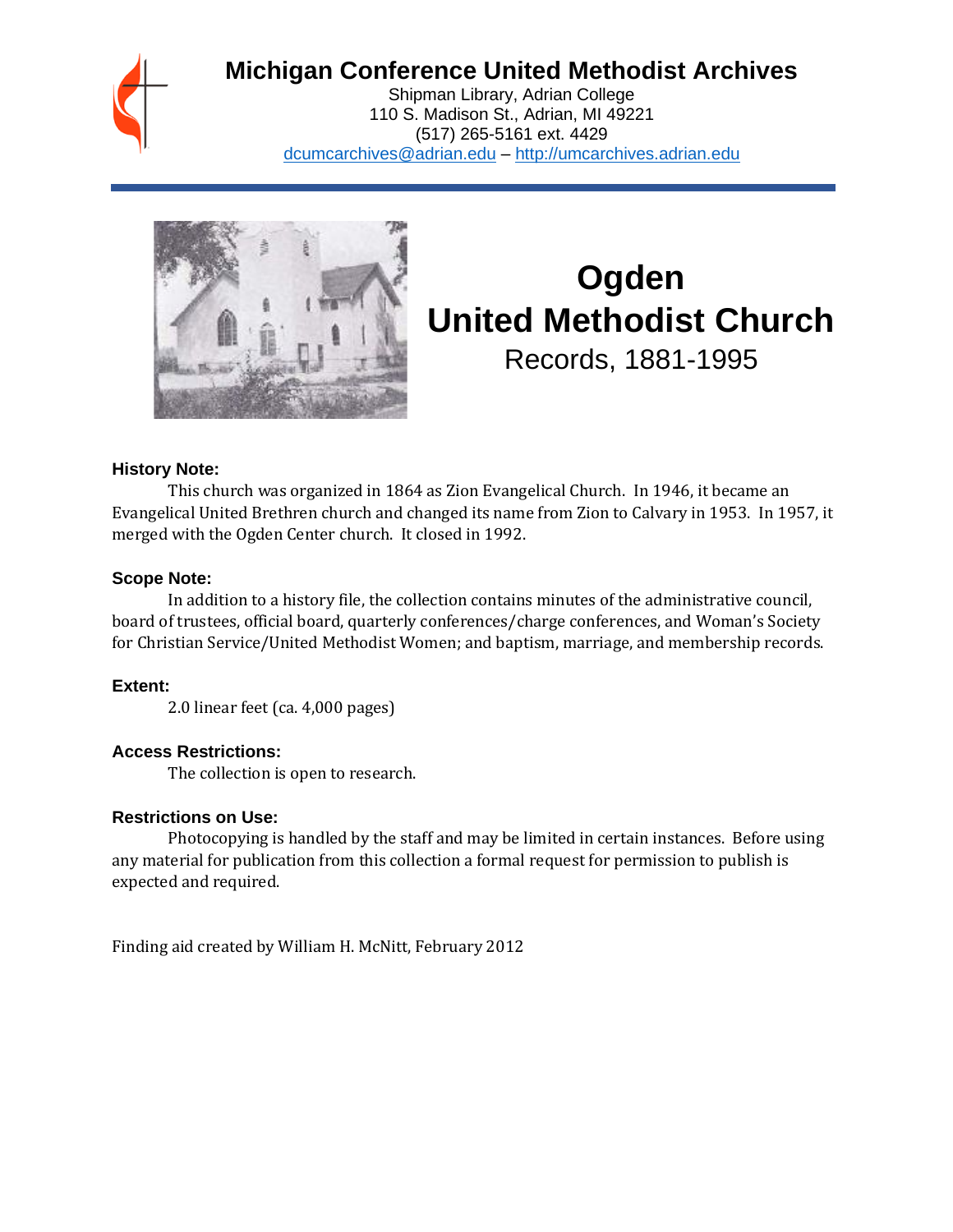## **Appointments List**

- 1900-1902: John M. Nyce
- 1902-1904: Roland N. Holsaple
- 1904-1905: Frank E. Armstrong
- 1905-1907: George W. Coss
- 1907-1908: Carey J. Gurney
- 1908-1910: Edgar L. Marsh
- 1910-1911: William D. Gamertsfelder
- 1911-1913: Clarence M. Early
- 1913-1914: E.B. Leisenring
- 1914-1915: J.G. Hart
- 1915-1916: George A. Hettler
- 1916-1918: William E. Gottesleben
- 1918-1920: Corwin B. Westfall
- 1920-1923: Frederick Koehler
- 1923-1925: William F. Kring
- 1925-1927: John Kirn
- 1927-1929: George E. Klopfenstein
- 1929-1931: Murray H. Willard
- 1931-1932: Carl H. Trueschel
- 1932-1939: Rex H. Lahr
- 1939-1942: William F. Boettcher
- 1942-1946: Gustave Raduchel
- 1946-1952: Gerald H. Fisher
- 1952-1955: Paul S. Thomas
- 1955-1957: Leonard F. Putnam
- 1957-1958: Ralph L. Lewis
- 1958-1963: Clare M. Tosch
- 1963-1966: James H. Sherwood
- 1966-1969: Marvin R. Jewell
- 1969-1972: Donald A. Wittbrodt
- 1972-1973: James A. Wagoner
- 1973-1977: Robert E. Burkey
- 1977-1987: Harry M. Brakeman
- 1987-1989: Jonathan S. Gill
- 1989-1992: Allen F. Schweitzer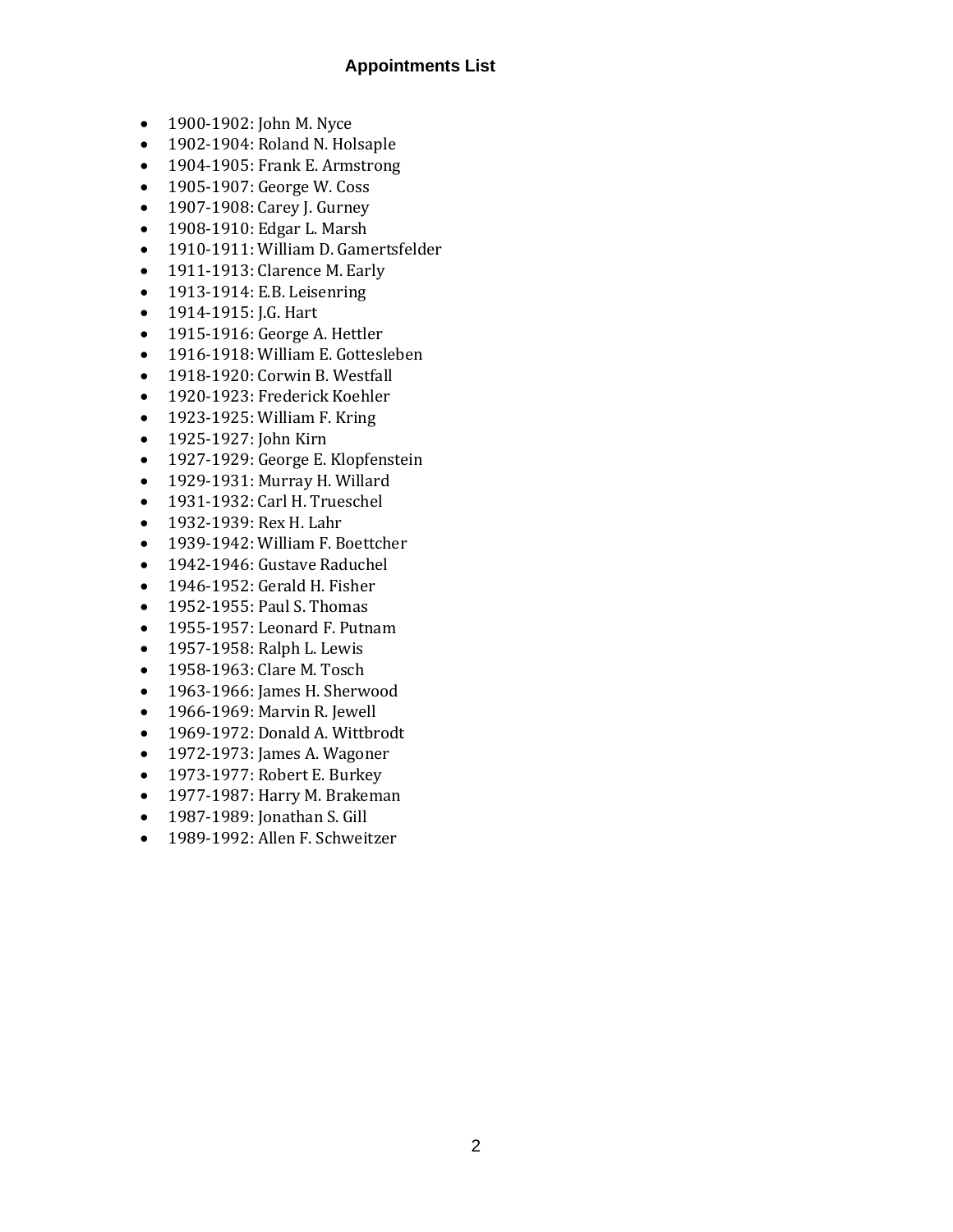## **Contents List**

**Container Contents**

#### **Box 1 Ogden**

- Administrative Council Minutes
	- o 1943-1947
	- o 1955-1957
- Board of Trustee Meetings, Annual Meetings, and Expense Records, 1881-1937 (early records in German)
- Church Closure, 1991-1992
- Church Records (Baptisms, 1939-1990; Marriages, 1939-1989; Deaths, 1940- 1995; and Membership) (see Oversize)
- Council on Ministries Minutes, 1969-1977
- Friendship Class, 1957-1962
- Gospel Gleaners, 1924-1930
- History File
- Membership Records, 1913-1942

#### **Box 2 Ogden**

- Membership Transfers, 1972-1994
- Men's Organization, 1954-1962
- Official Board Minutes
	- $o$  1933-1943
	- o 1944-1953
- Parsonage Upkeep, 1977-1991
- Quarterly Conference/Charge Conference Minutes and Reports o 1927-1933

#### **Box 3 Ogden**

- Quarterly Conference/Charge Conference Minutes and Reports
	- o 1934-1946
	- $o$  1946-1953
	- $o$  1953-1957
	- o 1958-1979 (bound volume)
	- o 1971-1978 (loose)

#### **Box 4 Ogden**

- Quarterly Conference/Charge Conference Minutes and Reports
	- o 1980-1982
	- o 1983-1984
	- o 1985-1987
	- o 1988-1989
	- o 1990-1992
- Sunday School Records
	- o 1900-1910
	- o 1915

#### **Box 5 Ogden**

• Sunday School Records o 1920-1930